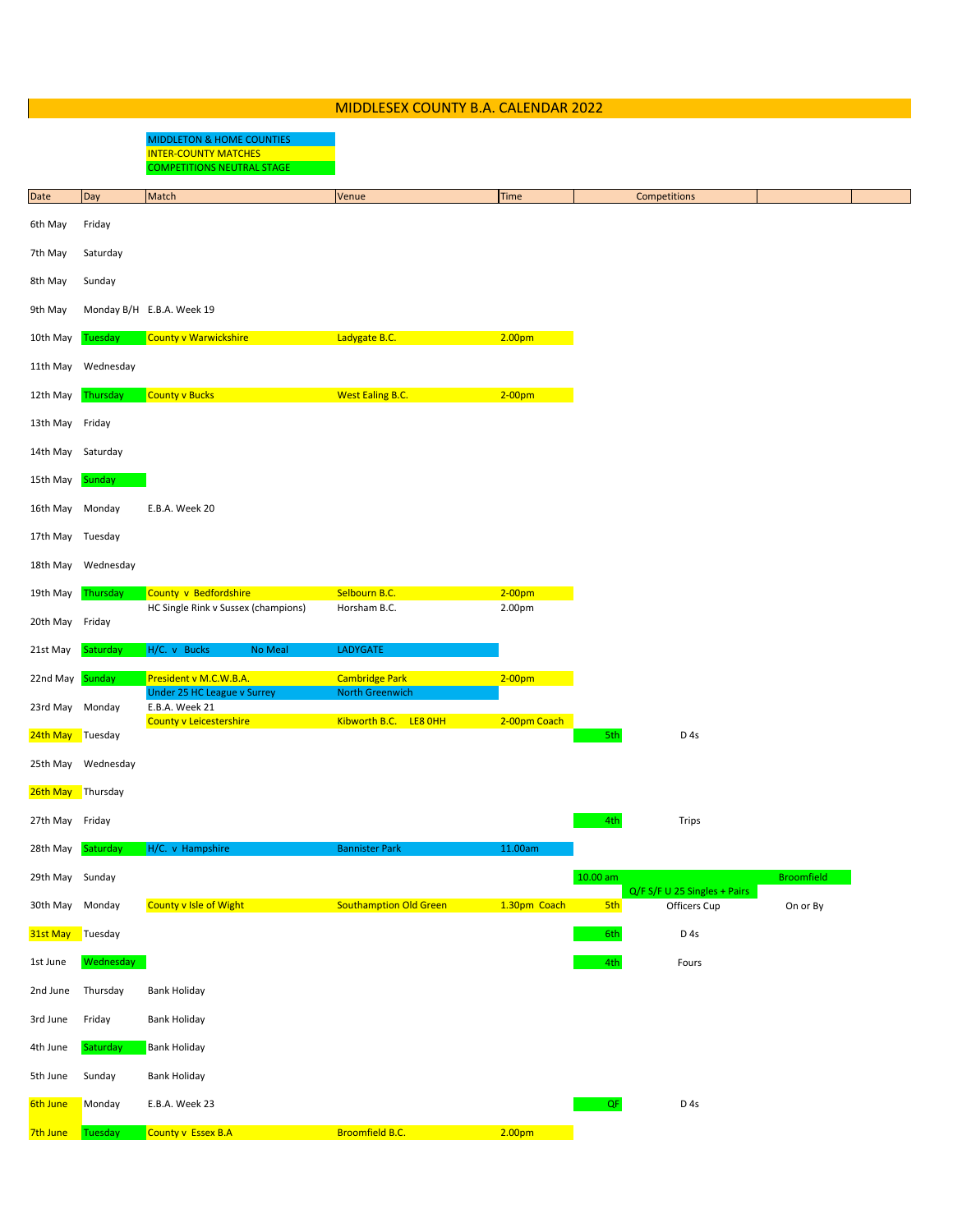| 8th June           | Wednesday           | HC Single Rink v Eastern Countes<br><b>County v Berkshire</b> | Egham B.C.<br>Desborough B.C. SL6 1XZ | 2.00pm<br>$2-00pm$ |            |                       |                          |                             |
|--------------------|---------------------|---------------------------------------------------------------|---------------------------------------|--------------------|------------|-----------------------|--------------------------|-----------------------------|
| 9th June           | Thursday            |                                                               |                                       |                    | 3rd        | U/B Singles           |                          |                             |
| 10th June Friday   |                     |                                                               |                                       |                    | 5th        | Trips                 |                          |                             |
| 11th June Saturday |                     |                                                               |                                       |                    |            |                       |                          |                             |
| 12th June Sunday   |                     | Under 25 HC League v Kent                                     | North Greenwich                       |                    |            |                       |                          |                             |
| 13th June Monday   |                     | E.B.A. Week 24                                                |                                       |                    | 3rd        | Pairs                 |                          |                             |
| 14th June Tuesday  |                     |                                                               |                                       |                    | 3rd        | <b>Mixed Pairs</b>    | On or By                 |                             |
|                    | 15th June Wednesday |                                                               |                                       |                    | 5th        | Fours                 |                          |                             |
| 16th June Thursday |                     |                                                               |                                       |                    | 4th        | U/B Singles           |                          |                             |
| 17th June Friday   |                     |                                                               |                                       |                    | 5th        | Senior Fours          |                          |                             |
| 18th June          | Saturday            | M/C 1ST Round away v Surrey                                   | Ivor Heath                            | 10-30am            |            |                       |                          |                             |
| 19th June Sunday   |                     |                                                               |                                       |                    | 10.00 am   | SF D 4s               | <b>Hendon</b>            |                             |
| 20th June Monday   |                     | E.B.A. Week 25                                                |                                       |                    | 4th        | Pairs                 |                          |                             |
| 21st June          | Tuesday             |                                                               |                                       |                    |            |                       |                          |                             |
|                    | 22nd June Wednesday |                                                               |                                       |                    |            |                       |                          |                             |
| 23rd June          | Thursday            | <b>County v Sussex</b>                                        | Popes Mead B.C. RH11 7LX              | $2-00$ pm          | 5th        | U/B Singles           |                          |                             |
| 24th June Friday   |                     |                                                               |                                       |                    | 6th<br>6th | Officers Cup<br>Trips | On or By                 |                             |
| 25th June          | Saturday            |                                                               |                                       |                    | $10.00$ am | 2 Wood Day            | $1+2$<br>$3+4$           | Ashford<br>Hayes            |
| 26th June Sunday   |                     | <b>Balcomb Prelim Round v IOW</b>                             | Ashford                               | Noon               |            |                       | $5+6$<br>$7 + 8$         | Hendon<br><b>Broomfield</b> |
| 27th June Monday   |                     | White Rose 1ST Round<br>E.B.A. Week 26                        | <b>Hampshire Away</b>                 | <b>TBA</b>         | 5th        | Pairs                 |                          |                             |
| 28th June Tuesday  |                     |                                                               |                                       |                    | 6th        | Fours                 |                          |                             |
| 29th June          | Wednesday           | County v Hampshire                                            | Ashford B.C.                          | $2-00$ pm          |            |                       |                          |                             |
| 30th June Thursday |                     |                                                               |                                       |                    | 6th        | U/B Singles           |                          |                             |
| 1st July           | Friday              |                                                               |                                       |                    | 6th        | Senior Fours          |                          |                             |
| 2nd July           | Saturday            | H/C. v Kent                                                   | Poplar B.C.                           | $10 - 30.am$       |            |                       |                          |                             |
| 3rd July           | Sunday              | White Rose Regional Finals                                    | TBA                                   | <b>TBA</b>         |            |                       |                          |                             |
| 4th July           | Monday              | E.B.A. Week 27                                                |                                       |                    | 6th        | Pairs                 |                          |                             |
| 5th July           | Tuesday             | <b>County v Northamptonshire</b>                              | <b>West Ealing B.C.</b>               | $2-00pm$           |            |                       |                          |                             |
| 6h July            | Wednesday           |                                                               |                                       |                    | Q/F        | Fours                 |                          |                             |
| 7th July           | Thursday            |                                                               |                                       |                    | 4th        | Mixed/ Whisky Pairs   | On or By                 |                             |
| 8th July           | Friday              |                                                               |                                       |                    | Q/F        | <b>Senior Fours</b>   | <b>Challangers Green</b> |                             |
| 9th July           | Saturday            | M/C 2ND Away                                                  | <b>Oxford or Sussex</b>               | TBA                | 10.30 am   | QF/SF U/B Sing        | <b>West Ealing</b>       |                             |
| 10th July          | Sunday              | Balcomb !st Round v Hampshire                                 | <b>TBA</b>                            | <b>TBA</b>         |            |                       |                          |                             |
| 11th July          |                     |                                                               |                                       |                    |            | Singles               |                          |                             |
|                    | Monday              | E.B.A. Week 28                                                |                                       |                    | 3rd        |                       |                          |                             |
| 12th July          | <b>Tuesday</b>      | County v Hertfordshire                                        | Potters Bar B.C. EN6 1QL              | $2-00pm$           | 6-00pm     | Q/F Pairs             | <b>West Ealing</b>       |                             |
| 13th July          | Wednesday           |                                                               |                                       |                    | QF         | Officers Cup          | On or By                 |                             |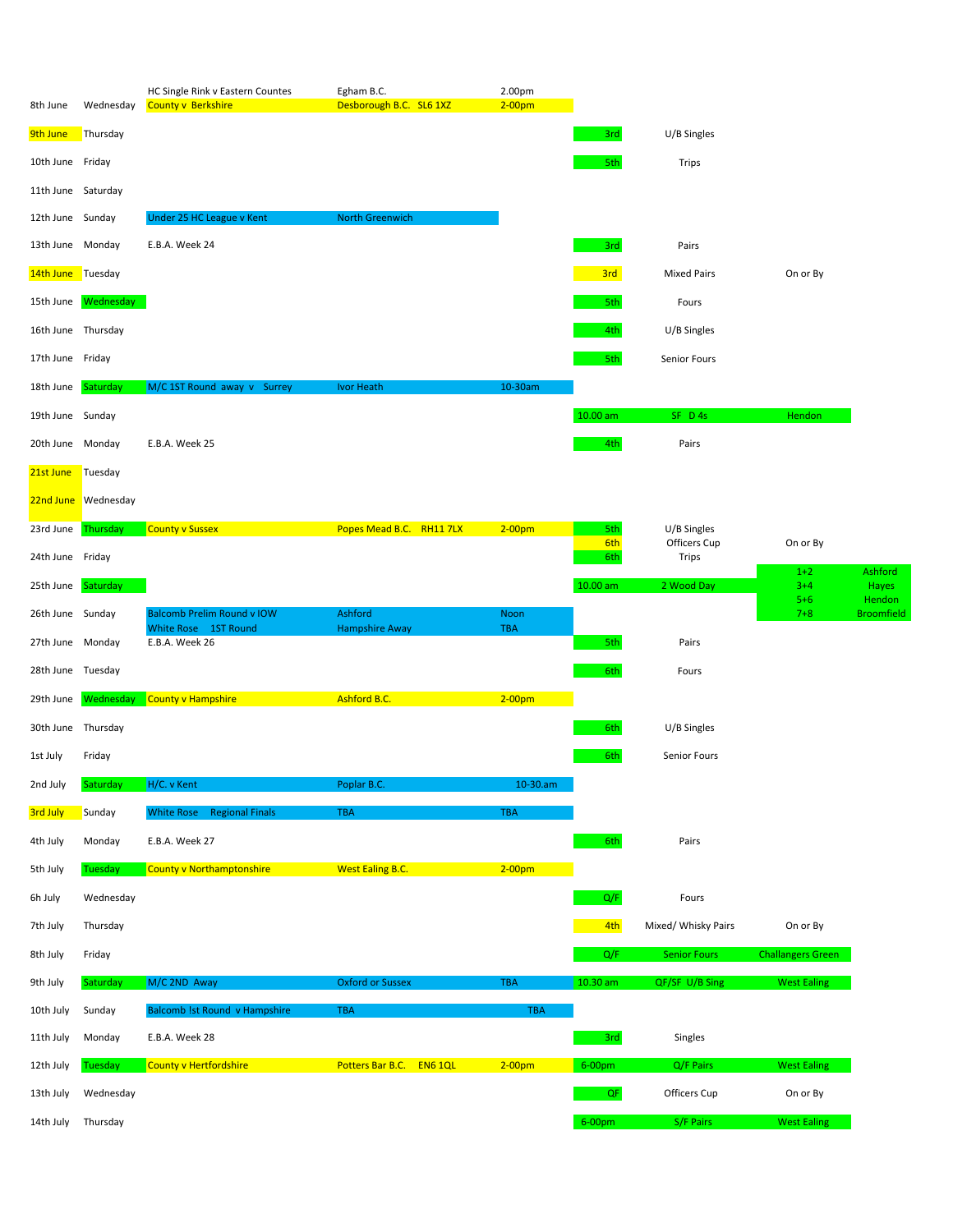| 15th July | Friday    |                                   |                                      |                    | 4th                            | Singles                                            |                   |
|-----------|-----------|-----------------------------------|--------------------------------------|--------------------|--------------------------------|----------------------------------------------------|-------------------|
| 16th July | Saturday  | H/C. Final?                       | <b>T.B.A.</b>                        | <b>T.B.A.</b>      | 10.00 pm<br>2.00 <sub>pm</sub> | S/F Fours +Officers Cup<br><b>S/F Senior Fours</b> | <b>Broomfield</b> |
| 17th July | Sunday    | Balcomb 2nd + 3rd Rounds          | Ladygate                             | 10.00am            |                                |                                                    |                   |
| 18th July | Monday    | E.B.A. Week 29                    |                                      |                    | 5th                            | Singles                                            |                   |
| 19th July | Tuesday   |                                   |                                      |                    |                                |                                                    |                   |
| 20th July | Wednesday |                                   |                                      |                    |                                |                                                    |                   |
| 21st July | Thursday  |                                   |                                      |                    | 6th                            | Singles                                            |                   |
| 22nd July | Friday    | Home Counties Assoc v Middlesex   | <b>Broomfield (Chairmans county)</b> | $2-00pm$           |                                |                                                    |                   |
| 23rd July | Saturday  | Q/F Middleton Cup                 |                                      |                    | $10.00$ am<br>2.00 pm          | Q/F Trips<br>S/F Trips                             | Masonian          |
| 24th July | Sunday    |                                   |                                      |                    | 10.30 am                       | <b>Singles QF/SF</b>                               | Hendon            |
| 25th July | Monday    | E.B.A.Week 30                     |                                      |                    |                                |                                                    |                   |
| 26th July | Tuesday   |                                   |                                      |                    |                                |                                                    |                   |
| 27th July | Wednesday |                                   |                                      |                    |                                |                                                    |                   |
| 28th July | Thursday  | Somerset                          | <b>Staines B.C.</b>                  | $2-00pm$           |                                |                                                    |                   |
| 29th July | Friday    |                                   |                                      |                    |                                |                                                    |                   |
| 30th July | Saturday  |                                   |                                      |                    |                                |                                                    |                   |
| 31st July | Sunday    | <b>Finals Day</b>                 | <b>Bush Hil Park</b>                 | 10-00am            |                                |                                                    |                   |
| 1st Aug   | Monday    | E.B.A. Week 31                    |                                      |                    |                                |                                                    |                   |
| 2nd Aug   | Tuesday   | <b>President v London Parks</b>   | <b>Bounds Green B.C.</b>             | $2-00$ pm          |                                |                                                    |                   |
| 3rd Aug   | Wednesday |                                   |                                      |                    |                                |                                                    |                   |
| 4th Aug   | Thursday  |                                   |                                      |                    |                                |                                                    |                   |
| 5th Aug   | Friday    |                                   |                                      |                    |                                |                                                    |                   |
| 6th Aug   | Saturday  |                                   |                                      |                    |                                |                                                    |                   |
| 7th Aug   | Sunday    |                                   |                                      |                    |                                |                                                    |                   |
| 8th Aug   | Monday    | E.B.A. Week 32                    |                                      |                    | 5th                            | Mixed/ Whisky Pairs                                | On or By          |
| 9th Aug   | Tuesday   | <b>County v Kent</b>              | <b>Bromley B.C.</b><br>BR1 3JF       | $2-00pm$           |                                |                                                    |                   |
| 10th Aug  | Wednesday |                                   |                                      |                    |                                |                                                    |                   |
| 11th Aug  | Thursday  | County v Suffolk (In Essex)       | Maldon B.C. CM9 5JQ                  | $2-00pm$           |                                |                                                    |                   |
| 12th Aug  | Friday    |                                   |                                      |                    |                                |                                                    |                   |
| 13th Aug  | Saturday  |                                   |                                      |                    |                                |                                                    |                   |
| 14th Aug  | Sunday    |                                   |                                      |                    |                                |                                                    |                   |
| 15th Aug  | Monday    | E.B.A. Week 33                    |                                      |                    |                                |                                                    |                   |
| 16th Aug  | Tuesday   | County v Surrey                   | Cranleigh B.C. GU6 7AN               | $2-00pm$           |                                |                                                    |                   |
| 17th Aug  | Wednesday |                                   |                                      |                    |                                |                                                    |                   |
| 18th Aug  | Thursday  | HC Single Rink v Midland Counties | City and County                      | 2-00pm             |                                |                                                    |                   |
| 19th Aug  | Friday    |                                   |                                      |                    |                                |                                                    |                   |
| 20th Aug  | Saturday  | <b>County v Temple Fortune</b>    | <b>Bannerette</b>                    | 2.00 <sub>pm</sub> |                                |                                                    |                   |